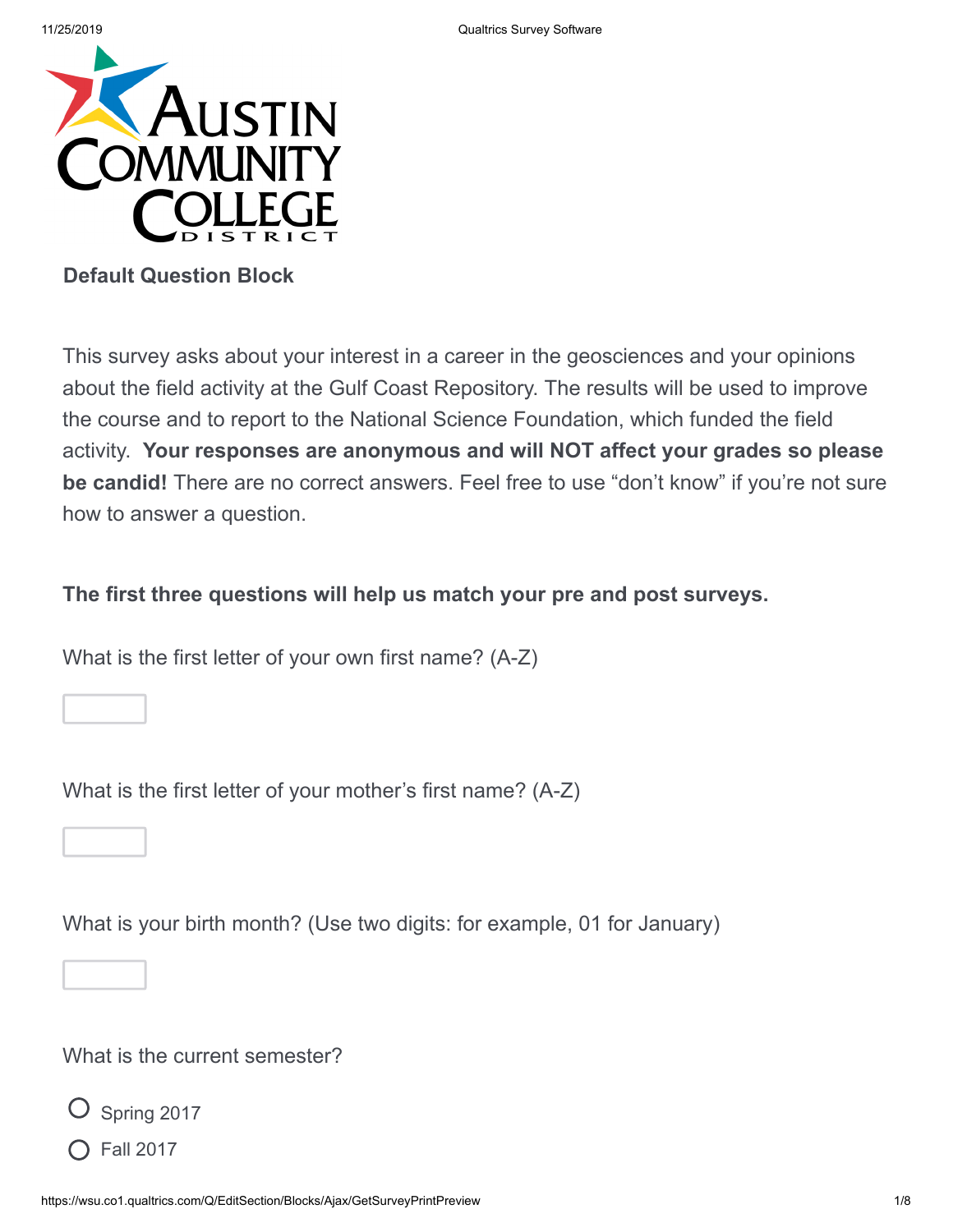Spring 2018

◯ Fall 2018

Which course are you currently taking?

GEOL 1445

GEOL 1301

# **The next questions ask about your experience at the Gulf Coast Repository.**

Why did you choose to attend the field activity at the Gulf Coast Repository?

How would you rate the usefulness of this field activity for learning about the geoscience field and careers?

| Excellent |  |
|-----------|--|
|           |  |

- O Good
- ◯ Fair
- O Poor
- O Very Poor
- O Don't Know

To what extent to you agree or disagree with the following statements?

|                                                                                   | Strongly<br>Agree | Agree | Feel<br><b>Neutral</b> | <b>Disagree</b> | Strongly<br><b>Disagree</b> | Don't<br>Know |
|-----------------------------------------------------------------------------------|-------------------|-------|------------------------|-----------------|-----------------------------|---------------|
| This field activity was<br>a good way of learning<br>about the subject<br>matter. |                   |       |                        |                 |                             |               |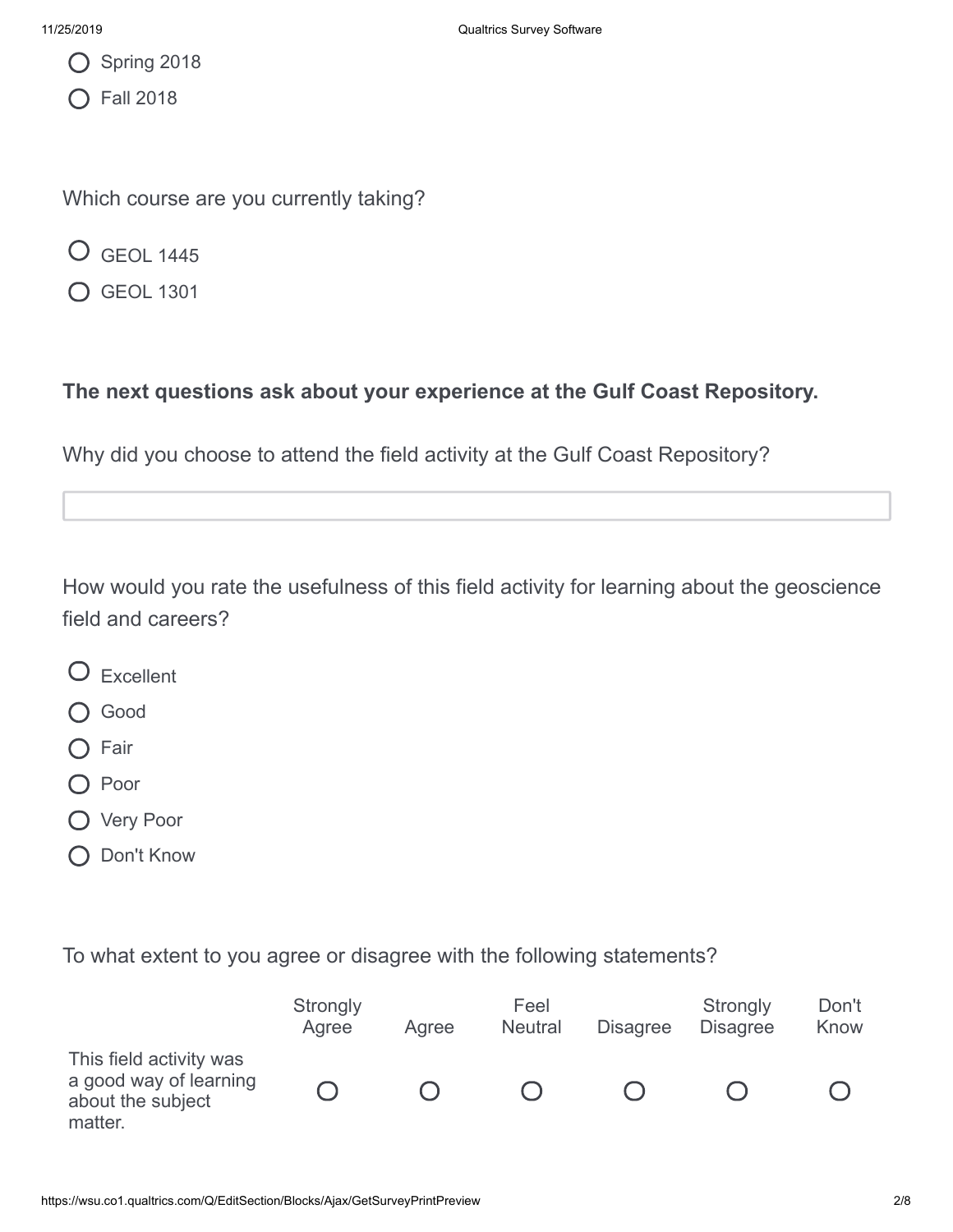Qualtrics Survey Software **Strongly** Feel **Strongly** Don't Agree Agree Neutral Disagree **Disagree** Know This field activity experience has broadened my  $\bigcirc$  $\bigcirc$  $\bigcirc$  $\bigcirc$  $\bigcirc$  $\bigcap$ knowledge of Geoscience. This field activity experience made me  $\overline{O}$  $\bigcirc$  $\bigcirc$  $\bigcirc$  $\bigcirc$  $\bigcap$ want to learn more about Geoscience. This field activity was a good way of learning  $\bigcirc$  $\bigcirc$  $\bigcirc$  $\bigcirc$  $\bigcap$  $\bigcap$ about the process of scientific research. This field activity had a  $\bigcirc$  $\bigcirc$ positive effect on my  $\bigcirc$  $\bigcirc$  $\bigcirc$  $\bigcirc$ interest in science.

To what extent did you plan to complete the following degrees or pursue the following careers **BEFORE** the field activity?

|                                                                                                                            | <b>BEFORE</b> the Field Activity |                                  |          |                        |                                 |               |
|----------------------------------------------------------------------------------------------------------------------------|----------------------------------|----------------------------------|----------|------------------------|---------------------------------|---------------|
|                                                                                                                            | <b>Definitely</b>                | Probably                         | Possibly | Probably<br><b>Not</b> | <b>Definitely</b><br><b>Not</b> | Don't<br>Know |
| I planned to complete<br>a Geoscience degree.                                                                              |                                  |                                  |          |                        |                                 |               |
| I planned to have a<br>Geoscience career.                                                                                  |                                  | $\begin{array}{ccc} \end{array}$ |          |                        |                                 |               |
| I planned to complete<br>a degree in a science,<br>technology,<br>engineering, or math<br>field, OTHER than<br>Geoscience. |                                  |                                  |          |                        |                                 |               |
| I planned to have a<br>career in a science,<br>technology,<br>engineering, or math<br>field, OTHER than<br>Geoscience.     |                                  |                                  |          |                        |                                 |               |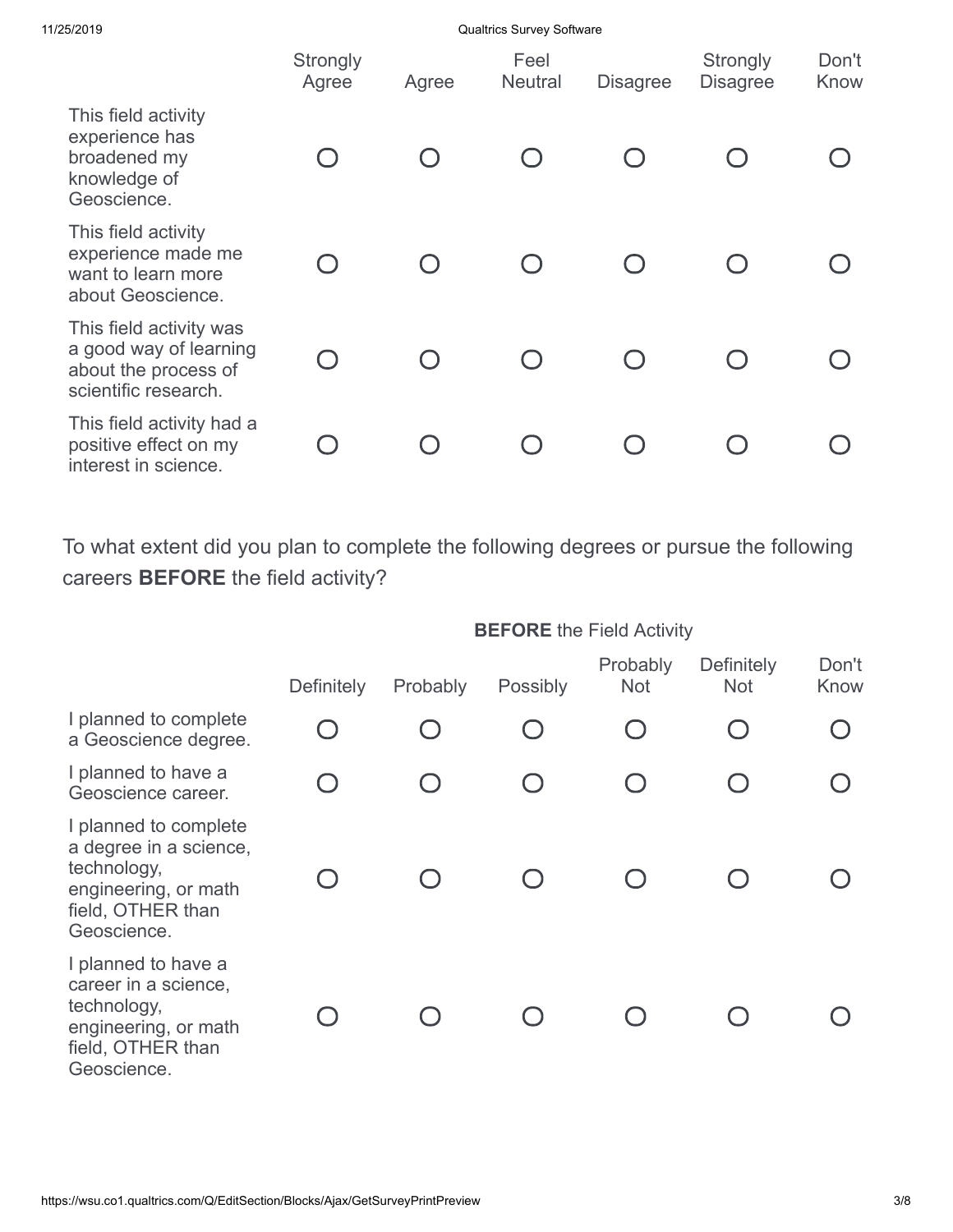To what extent do you plan to complete the following degrees or pursue the following careers **AFTER** completing the field activity?

|                                                                                                                         | <b>AFTER the Field Activity</b> |          |          |                        |                          |               |
|-------------------------------------------------------------------------------------------------------------------------|---------------------------------|----------|----------|------------------------|--------------------------|---------------|
|                                                                                                                         | Definitely                      | Probably | Possibly | Probably<br><b>Not</b> | Definitely<br><b>Not</b> | Don't<br>Know |
| I plan to complete a<br>Geoscience degree.                                                                              |                                 |          |          |                        |                          |               |
| I plan to have a<br>Geoscience career.                                                                                  |                                 |          |          |                        |                          |               |
| I plan to complete a<br>degree in a science,<br>technology,<br>engineering, or math<br>field, OTHER than<br>Geoscience. |                                 |          |          |                        |                          |               |
| I plan to have a career<br>in a science,<br>technology,<br>engineering, or math<br>field, OTHER than<br>Geoscience.     |                                 |          |          |                        |                          |               |

**BEFORE** the field activity, what was the highest degree you intended to  $\overline{\mathbf{v}}$ achieve? **AFTER** participating in the field activity, what is the highest degree you  $\overline{\mathbf{v}}$ intend to achieve?

How much did you **GAIN** in the following areas as a result of this field activity?

|                                                         | No Gains | A Little<br>Gain | Moderate<br>Gain | Good<br>Gain | Great<br>Gain | <b>Not</b><br>Applicable |
|---------------------------------------------------------|----------|------------------|------------------|--------------|---------------|--------------------------|
| Analyzing data for<br>patterns.                         |          |                  |                  |              |               |                          |
| Figuring out the next<br>step in a research<br>project. |          |                  |                  |              |               |                          |
| Problem-solving in<br>general                           |          |                  |                  |              |               |                          |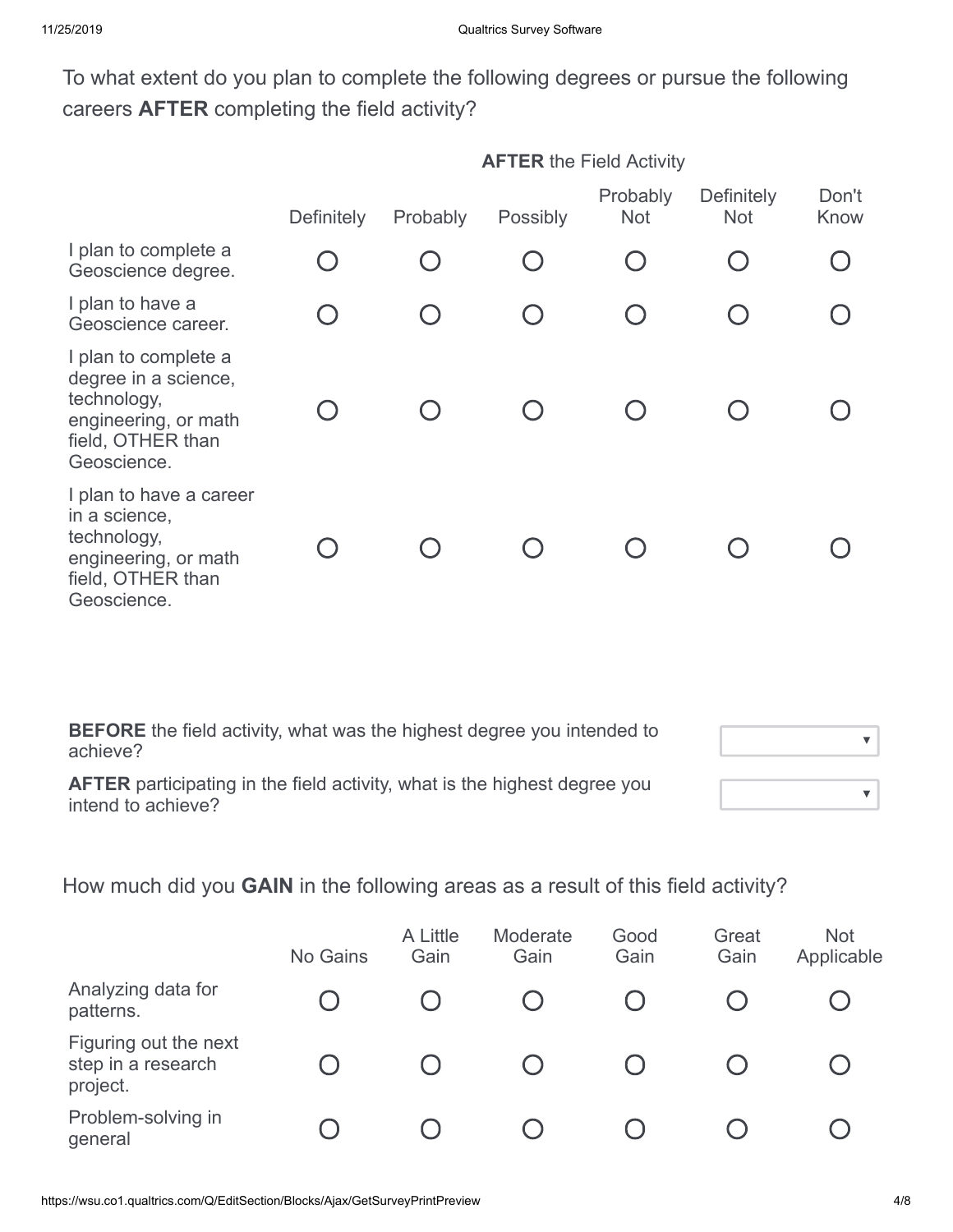| 11/25/2019                                                                  | Qualtrics Survey Software |                  |                  |              |               |                          |  |  |
|-----------------------------------------------------------------------------|---------------------------|------------------|------------------|--------------|---------------|--------------------------|--|--|
|                                                                             | No Gains                  | A Little<br>Gain | Moderate<br>Gain | Good<br>Gain | Great<br>Gain | <b>Not</b><br>Applicable |  |  |
| Formulating a research<br>question that could be<br>answered with data.     |                           |                  |                  |              |               |                          |  |  |
| <b>Identifying limitations</b><br>of research methods<br>and designs.       |                           |                  |                  |              |               |                          |  |  |
| Understanding the<br>theory and concepts<br>guiding my research<br>project. |                           |                  |                  |              |               |                          |  |  |
| Understanding the<br>relevance of research<br>to my coursework.             |                           |                  |                  |              |               |                          |  |  |

How much did you **GAIN** in the following areas as a result of the field activity?

|                                                                      | No Gains  | A Little<br>Gain | Moderate<br>Gain | Good<br>Gain | Great<br>Gain | <b>Not</b><br>Applicable |
|----------------------------------------------------------------------|-----------|------------------|------------------|--------------|---------------|--------------------------|
| Confidence in my<br>ability to contribute to<br>science.             |           |                  |                  |              |               |                          |
| Comfort in discussing<br>scientific concepts with<br>others.         | ∩         |                  |                  |              |               |                          |
| Comfort in working<br>collaboratively with<br>others.                |           |                  |                  |              |               |                          |
| Confidence in my<br>ability to do well in<br>future science courses. | $\Box$    |                  |                  |              |               |                          |
| Ability to work<br>independently.                                    | $\Box$    |                  |                  | $\bigcap$    |               |                          |
| Developing patience<br>with the slow pace of<br>research.            | $\bigcap$ |                  |                  | $\cap$       |               |                          |
| Understanding what<br>everyday research<br>work is like.             |           |                  |                  |              |               |                          |

For each item below, rate your knowledge **BEFORE** the field activity and **AFTER** the field activity.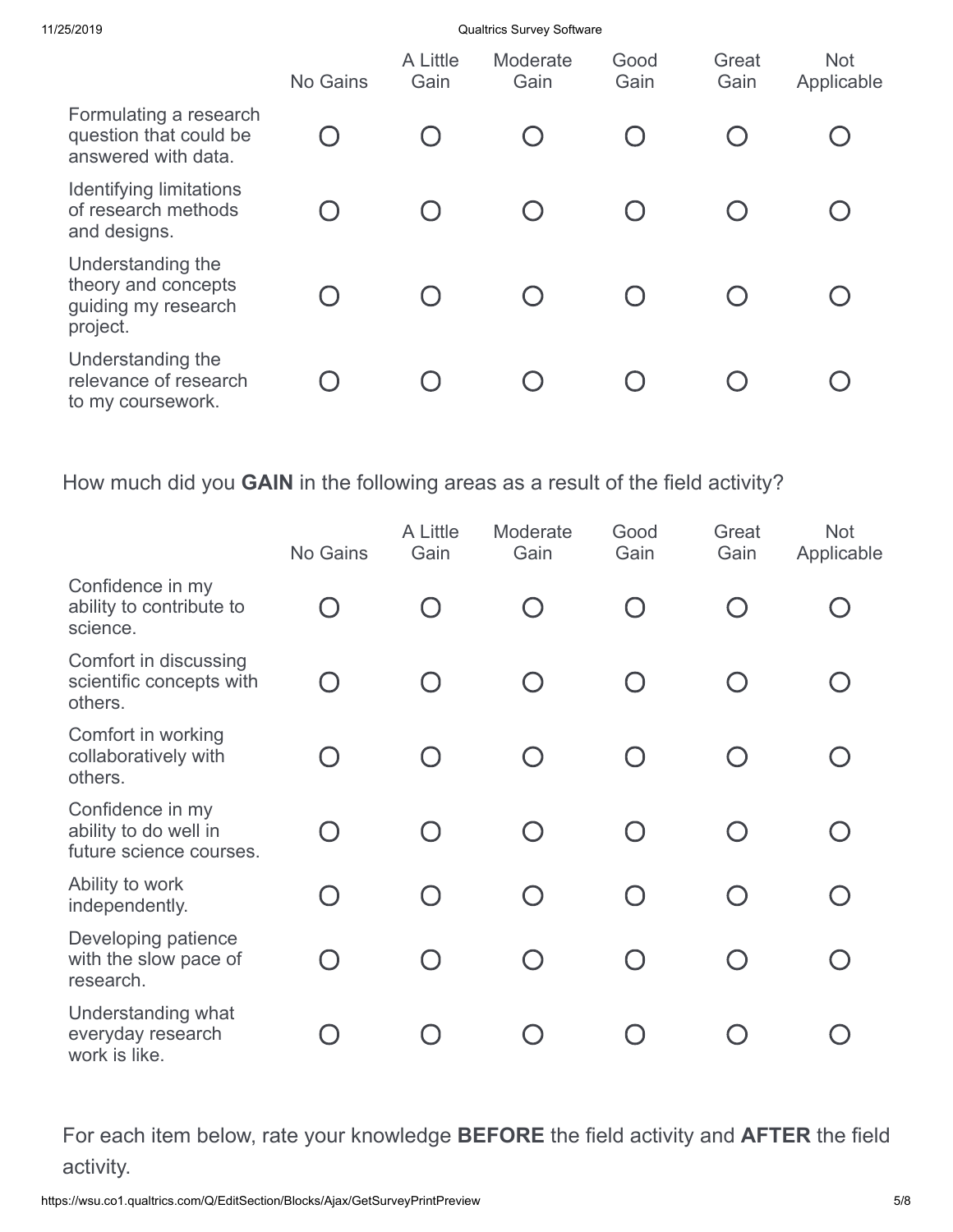#### 11/25/2019 Qualtrics Survey Software

|                                                                           | <b>BEFORE</b> the Field Activity |  |  |           |                          | <b>AFTER the Field Activity</b> |                        |  |            |                          |
|---------------------------------------------------------------------------|----------------------------------|--|--|-----------|--------------------------|---------------------------------|------------------------|--|------------|--------------------------|
|                                                                           | Very<br>Poor                     |  |  |           | Poor Fair Good Excellent | Very<br>Poor                    |                        |  |            | Poor Fair Good Excellent |
| The relationship between<br>the oceanic crust and the<br>Earth processes. |                                  |  |  |           | $\bigcap$                |                                 |                        |  |            |                          |
| Overall knowledge and<br>skills in Geoscience.                            |                                  |  |  |           | $\bigcap$                |                                 | $\left( \right)$       |  |            |                          |
| Awareness of<br>Geoscience career<br>opportunities.                       |                                  |  |  | $\bigcap$ | $\bigcap$                | $\bigcap$                       | $\bigcirc$             |  | $\bigcap$  |                          |
| Awareness of<br>Geoscience jobs in your<br>local area.                    |                                  |  |  | $\bigcap$ | $\bigcap$                | $\bigcap$                       | $\left( \quad \right)$ |  | $\bigcirc$ |                          |
| How to move from two-<br>year college to a career in<br>Geoscience.       |                                  |  |  |           | $\bigcap$                |                                 |                        |  |            |                          |

For each item below, rate your interest **BEFORE** the field activity and **AFTER** the field activity.

|                                                                                                                                       |                                               | <b>BEFORE</b> the Field Activity |                | <b>AFTEI</b> |                                   |                    |                        |
|---------------------------------------------------------------------------------------------------------------------------------------|-----------------------------------------------|----------------------------------|----------------|--------------|-----------------------------------|--------------------|------------------------|
|                                                                                                                                       | Very<br>Interested                            | Somewhat<br>Interested           | <b>Neutral</b> | Somewhat     | Very<br>Uninterested Uninterested | Very<br>Interested | Somewhat<br>Interested |
| General<br>interest in<br>Geoscience                                                                                                  |                                               |                                  |                |              | $\cap$                            |                    |                        |
| General<br>interest in<br>science,<br>technology,<br>engineering<br>and math<br>fields                                                |                                               |                                  |                |              |                                   |                    |                        |
| Interest in<br>participating in<br>a paid<br><b>Summer</b><br>Undergraduate<br><b>Research</b><br>Experience<br>Course next<br>summer | $\left( \begin{array}{c} \end{array} \right)$ |                                  |                |              |                                   |                    |                        |